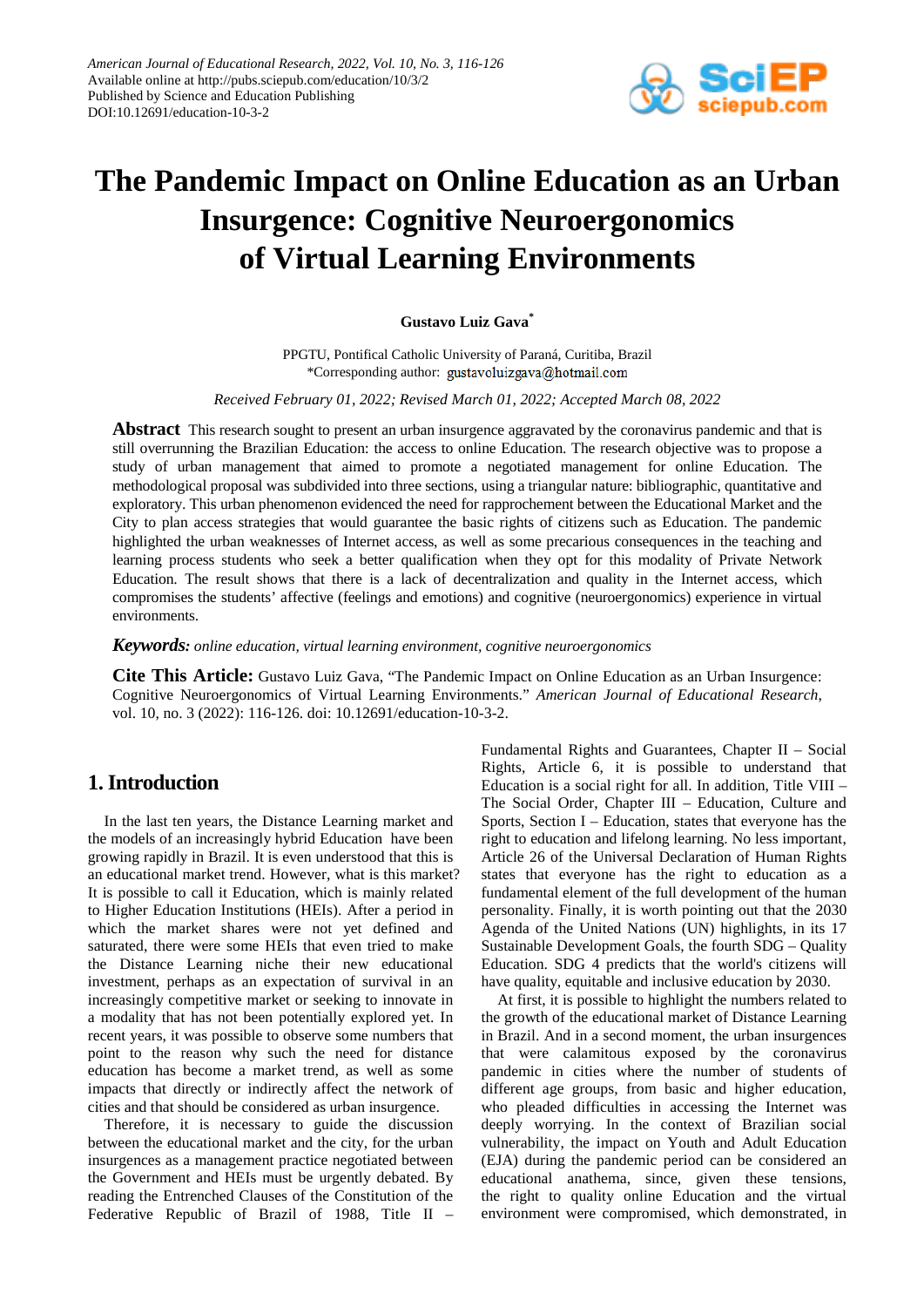the same way, the involved actors' educational weaknesses in teaching and learning. Therefore, it is important to invoke the following question: how would it be possible to join forces between the actors (the educational market and the city) in order to carry out a negotiated management? The city's daily insurgences compromise the very quality of services provided by HEIs, since they are rooted in the civilizing process and are part of the urban phenomenon: the access to the Internet and the virtual environment.

The justification for this research is based on data from Semesp Institute which, in its tenth edition of 2020, released the Map of Higher Education in Brazil and demonstrated that the Distance Learning reached a variation in enrollments of 91.7% only in private schools in the period from 2014 to 2018. These data were considered and cross-checked with surveys carried out by the National Institute of Educational Studies and Research Anísio Teixeira (Inep) and the Ministry of Education (MEC), through the Higher Education Census, which also released the figures for this growth in 2019: from 16,425,302 vacancies for higher education, 10,395,600 corresponded to the Learning Distance modality.

These figures indicated that, for the first time in the private educational network, the number of entering students in undergraduate courses in the Distance Learning modality surpassed the number joining the face-to-face learning. In other words, 50.7% (1,559,725) of students opted for Distance Learning programs, while 49.3% (1,514,302) prioritized traditional classroom programs. It is also noteworthy that in 2018, the Brazilian Association of Higher Education Supporters (ABMES) indicated that this number would be exceeded in the private network only in 2023. This means that this number had already been reached in 2019. It should be emphasized that this growing phenomenon was made possible since the Decree nº 9,057, of May 25, 2017, issued in the Government of then-president Michel Temer, which established the regulatory framework for Distance Learning in Brazil.

Given this scenario, the central topic of this text is to understand the weakening consequences in the teaching and learning process of students who seek better qualifications when they choose the Distance Learning modality in the private network. This model exists in a considerable number of HEIs that, after a certain period of investment and market strength, start to operate in the massification rules and aim to maintain quality: focus on products and services that dominate the market [\[1\].](#page-9-0) In the meantime, it is imperative to consider the political movements involved in the quality online education in Brazilian cities, since the current Distance Learning moment begins to overcome the "digital utopianism", mainly due to the situation that devastates Brazilian education in times of Covid-19 pandemic.

Faced with the digital exclusion and the guarantee of accessing the Internet with quality, in order to promote the right to Education, "the global technological platforms are no longer seen as harmless and invisible companions [...]" [\[2\].](#page-9-1) Therefore, the digital technology involved in Distance Learning cannot be seen only as a data science applied to online education at HEIs, but rather as a structure that is also a basic policy that should support the urban management: the informational ethos and the students' cognitive ergonomics through the experience in

cyberspace. The concept of informational ethos refers to the individual who lives in the world based on new technologies, in society, and accesses and produces his/her own information, individually and collectively in cyberspace [\[3,4\].](#page-9-2)

When private and market-leading HEIs meet a certain educational demand from citizens spread over specific regions of Brazil, such as the South, Southeast, Midwest, North and Northeast, there is a standard model (learning path) to be offered and that favors the choice of some large technology companies' platforms. These are the cases of Blackboard, D2L and Moodle, widely used in the national territory. It is a dynamic offered through models called Massive Open Online Courses (MOOCs). It is a business logic, developed to offer the possibility of global learning. Even when not using one of the aforementioned platforms, as there are HEIs that have exclusively developed their own platforms, the pattern and modular dynamics follow the same logic as MOOCs.

Thus, this work has the general objective of proposing a study of urban management that aims to promote the need to join forces between actors in the educational market and the city for a negotiated management. A management that is capable of offering a common ethos to society, in an explicit, objective and effective way. A business and governmental ethos, in order to rethink society's performance through quality education and technologically democratic — a common and global solution of social, physical and mental well-being, as this solution becomes ecosystemic and transversally inclusive when it involves Online Education. Since it is an isotropic dynamic between individuals and their physical-virtual spaces — that is, it involves the triad world, body and mind — the phenomenon to be considered is the Global Brain.

After considering this dynamic, studies should proceed to neurocognitive issues, as institutional planning in virtual environments directly impacts the students' cognitive performance, either through the products of digital technologies used, or through the methodologies and their pedagogical proposals in cyberspace. Both considerations are related to students' cognitive neuroergonomy. Likewise, they are directly dependent on the quality of Internet access. These are urban aesthetics that must be considered through the user's affectivity in their physical (objective) and virtual (subjective) experiences. Analyzing meaningful learning through Online and Distance Education has become the biggest challenge of the massive educational market of Distance Learning: human beings need to be motivated, feel pleasure and recognize themselves in what they do for a quality learning to take place.

In the next sections, this study will develop the discussion of how these daily insurgences in the city compromise the very quality of services delivered by HEIs, since the demand for needs that have not yet been systematized is rooted in the civilizing process and is part of the urban phenomenon. Furthermore, the archetypes of these same civilizational phenomena present crises and changes and, as they are part of a paradigmatic revolution, they require new instruments [\[5\].](#page-9-3) In other words, the physically and virtually built environments start to involve a new scientific-instrumental and inclusive demand, in order to understand the sensations and emotions aroused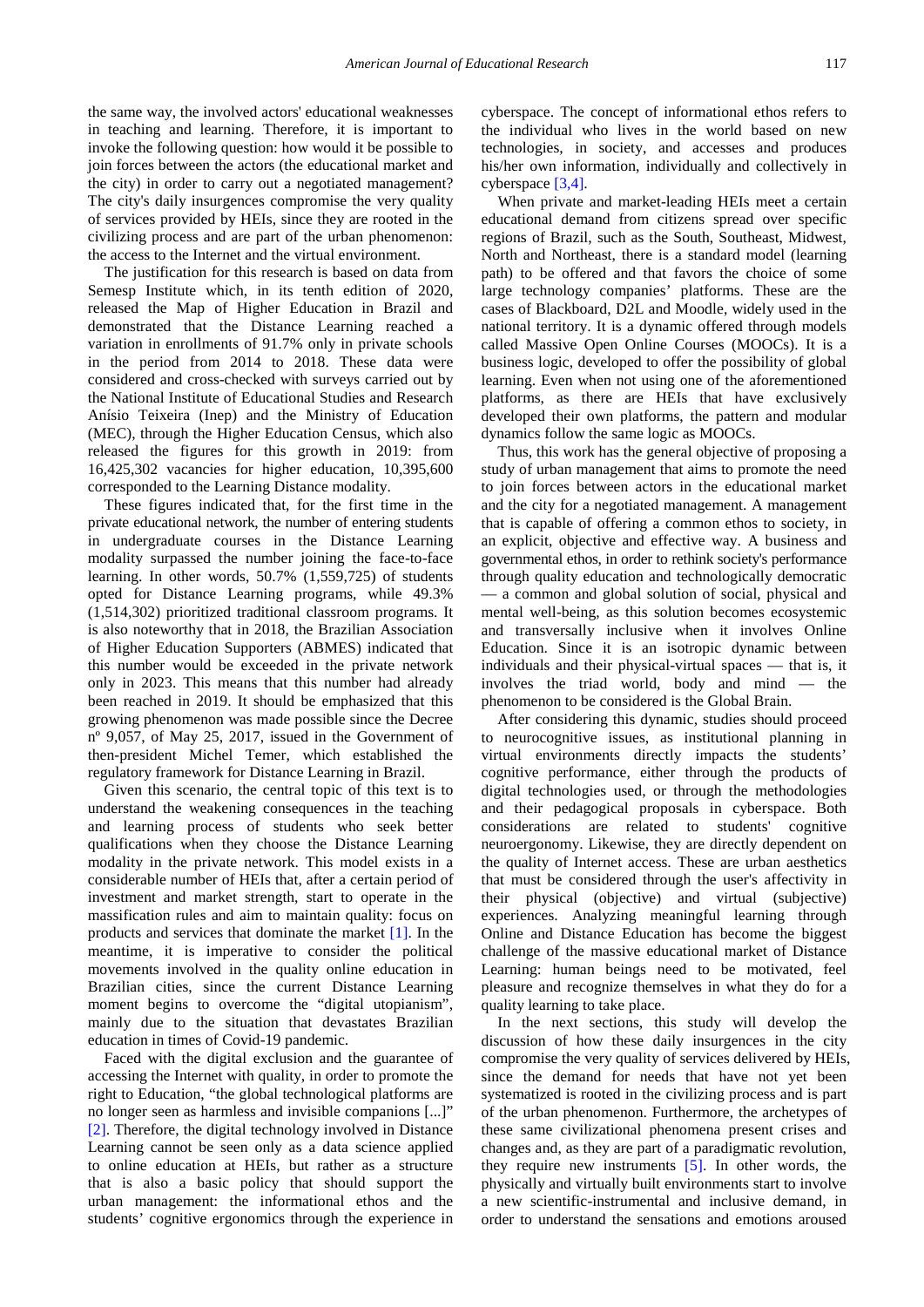in their users. These environments are neuroarchitecture, neurodesign and neuroergonomy in Online Education.

# **2. Inside Internet: A Philosophical Approach to Cyberspace**

It is commonly known that, since the Internet emergence and data evolution, life has never been the same, as the information production and human experience through digital platforms were directly and significantly affected. But what is new in this discussion? For the information philosopher Luciano Floridi, professor at Oxford University and director of the Oxford Internet Institute, Internet architecture needs to promote Human Rights [\[6\].](#page-9-4) Therefore, it is worth questioning some factors of these universal rights: what is the access quality to online Education and the Internet offered?

The flow of information available over the Internet and the access quality are part of a mediation that depends exclusively on corporations and organizations that develop and offer the entire technological infrastructure. Therefore, decisions involving the provision of Internet access depend on an ethical responsibility involving political and architectural elements. The guarantee of Human Rights starts to be guided through this perspective  $[6]$ , and, specifically, when analyzing the online Education agenda in a negotiated management between the educational market and the city.

According to Lemos (2013) [\[7\],](#page-9-5) the computer technology, preceding the Internet itself, encompasses three historical dimensions: technical, social and ideological. These categories refer to analog technology, socio-political organization and rational administration of life, which became part of the strategic innovations of cities and institutions. In addition, the global appeal that the Internet gained through a cosmopolitan perspective, which would foster human emancipation with the highly acclaimed age of cyberculture, is questionable. However, this emancipation was the result of a negotiation conducted by the citizen/consumer with the market mediation [\[2\].](#page-9-1)

According to Morozov (2020) [\[2\],](#page-9-1) the political and ideological power behind the Internet is also part of how high-tech companies manage to awaken qualitative trends in the market, and, therefore, their rhetorical strategy should be analyzed. This occurs since, in online Education, for example, issues involving urban infrastructure may be exclusively in the domain of large Internet corporations that target Education, data management and free advertising, but their marketing is focused on the Education of the future accessible to all. This ends up generating a worrying picture, as this path can lead to austerity urbanism [\[8\].](#page-9-6)

Keeping away from a technophobic stance and against Silicon Valley, it is common knowledge that it was from these achievements provided by the Internet and, therefore, by Information and Communication Technologies (ICT) that citizens began to consume and produce more information, as well as seeking services with greater accessibility and speed. The access to the Internet gave rise to another network phenomenon: the popularization of the so-called hypertexts, that is, cultural productions in a

global and online cyberspace. The demand for more agile and efficient services has become a current practice in the daily lives of the connected cities [\[7\].](#page-9-5)

Thus, the human being finds new spaces in a virtual environment for interaction and knowledge construction. Access and traffic in virtual space allowed the fragmentation of a problem that limited and, at times, even discouraged people to develop greater relationships, exchange and creation of information caused by geographic distances [\[9\].](#page-9-7) It is now possible for citizens to access public and private services through cyberspace. Meanwhile, to have access to virtual reality available by the market and by the city, it is important to reflect on what actors are actually trying to promote to improve quality access and foster inclusion.

According to Lévy (2007a) [\[9\],](#page-9-7) there is a synchronization phenomenon that is beyond the need for unity and place. Education has the potential to make use of these two environments, as it is included in both realities: physical and virtual. Students are part of these communities that now have access to virtual environments, breaking with the notion of space and time. Thus, the virtual begins to have a real place nature. Or, a priori, referring to the ontology of the concept discussed by Deleuze, it would be the full reality of the virtual [\[10\].](#page-9-8) With the ICT potential, the virtual environment has become a space in which human communication speeds are multiplied without the need for physical mobility. This was fundamental for the expansion of online Education and its modalities: Distance Learning, blended and remote.

The citizens who start to enjoy services through online and offline virtual environments share a multitude of information about various experiences in the infosphere. This massive and networked exchange is able of quickly updating learning between people and the public and private sectors. The city and the citizen effectively become more connected from this sustainable perspective of accessing and sharing information, in which changes in the urban life world can be considered. Therefore, it is possible to have as a premise the Actor-Network Theory (ANT), since actions become more and more collective in networks and still leave dynamic trails for other actants who seek and support a virtual ecological dimension [\[7,11\].](#page-9-5) The term "actant", as used here, can be understood as the hybrid relationship between people on social networks, as well as the exchange of information available and recorded on devices and their circuits. A kind of input trigger (mediation) with output potential (translation), or the one who makes the other do [\[12\].](#page-9-9)

In addition, it is worth remembering that the market and the city can take advantage of these actants' registered actions. According to Ashton (2017) [\[13\],](#page-9-10) author who proposed the concept of Internet of Things (IoT), there are numerous devices connected to the Internet and spread across the cities that feed the urban Big Data, in order to improve public and private services [\[7\].](#page-9-5) Once these actant propositions are considered, it is possible to see that they are connective actions promoted by humans and nonhumans in digital networks, and that they are consistent with the ANT concept  $[13,14,15]$ . Thus, it is important to consider equally the non-human forces ecologically involved in public and private phenomena, in a kind of vital materialism, as they are natural forces [\[16\].](#page-9-11) Currently,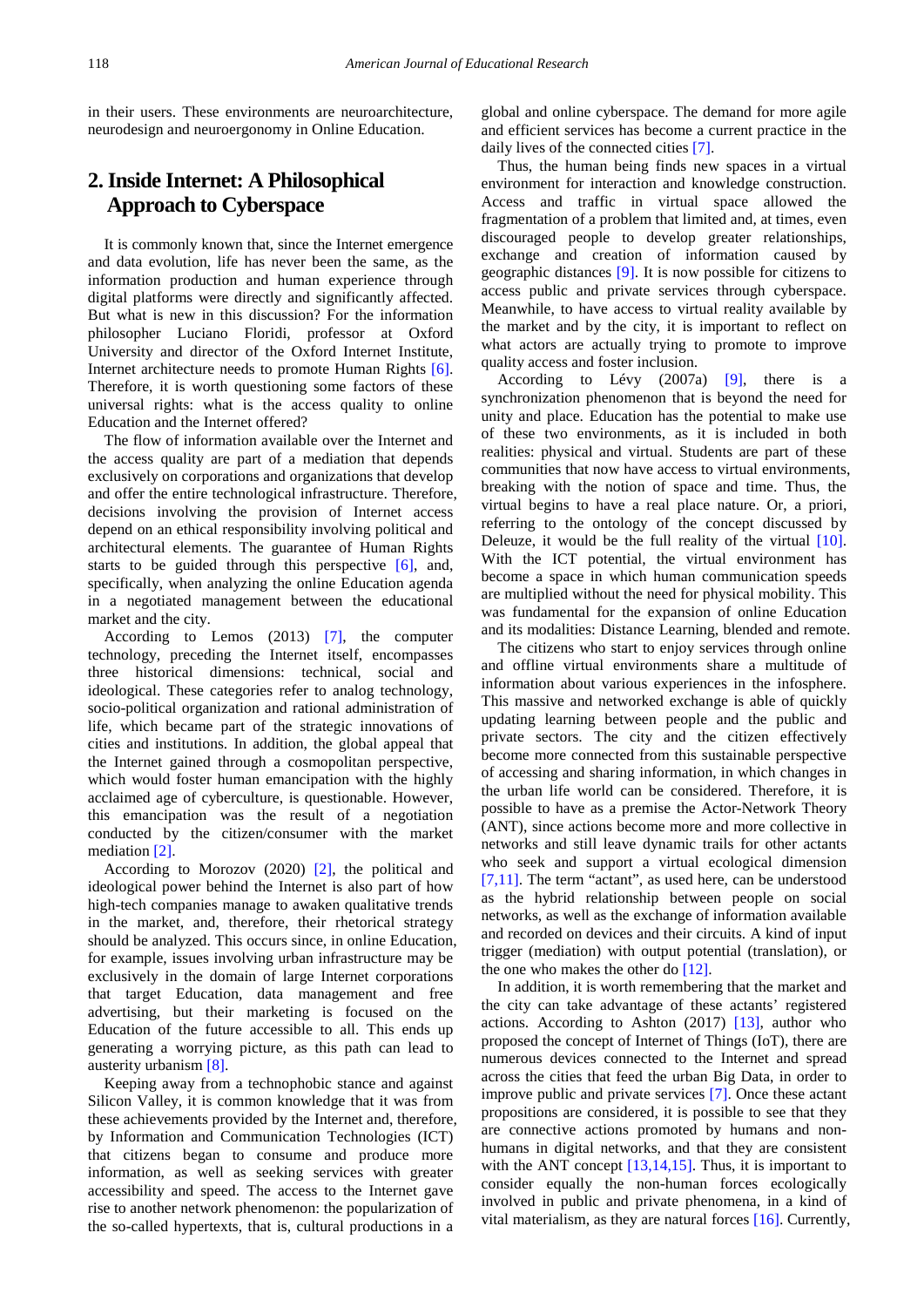part of these connected devices that feed the Big Data hypertextuality comes from online Education, which adds the human/non-human relationship. Learning data are even achieved, which are transformed into collective resources [\[8\].](#page-9-6)

It is possible to see that there is a demand for more careful observation and an exchange of competences, or as Lévy [\(\[9\]:](#page-9-7) 60) already warned, a [...] knowledge of how to be [...] that has to do with the virtual. With this, the involvement of the actors — who start to worry about ethical issues related to the virtual environment and public responsibility that must return to the State — grows. For example, Online Education becomes a post-Internet emancipation program if, and only if, the educational market and the city start to listen to the demands of citizens connected in a network, giving a partial voice even to those on the margins of the virtual environments. This can be explained by the fact that, due to the pandemic caused by coronavirus, some people were excluded from educational spaces precisely because of the lack of access to quality Internet.

Therefore, the influence that citizens exert start to assume a characteristic of more joint action and in a collaborative network. It is net-activism, that is, the social (human) expansion that connects to the network horizontality in order to seek a more expansive communication through the Big Data complexity. Factors such as these become an issue in the urban management of inclusive cities. In this search, there is a need for the reticular actions to be ecological, as planning for sustainability takes place through hyper-complex relationships.

Net-activism can enhance the communicational sustainability between citizens and the State in the face of this informational hypercomplexity through Big Data. However, for this to happen, apparently the popular participation and the users' engagement to the services offered depend on an Open Data proposal in the background. The innovation comes with the optimization of urban projects that encourage the active Open Data to the users of the public and private system precisely because they receive access to free data in cyberspace [\[17\].](#page-9-12)

For example, Brazilian MOOCS have directly and effectively contributed to students seeking learning opportunities, many of them free and low-cost. Likewise, they are not just a choice of open and low-cost courses, but of access to digital common goods, as they are goods characterized as instruments that can promote the subject's emancipation [\[8\].](#page-9-6) The same potential is found in the HEI's VLE platforms, which offer different courses authorized and recognized by the Ministry of Education (MEC), specifically undergraduate and graduate courses, between 100% Learning Distance (EaD), blended and remote modalities. The challenge for HEIs, which seek to enable access to education through these modalities, is to make the virtual environment more meaningful, horizontal and cognitively neuro-ergonomic [\[18\].](#page-9-13)

It is also an ethical concern regarding the information available on the web, as there is a whole potential for collective resources. On the one hand, there is the user-student's online Umwelt (own world) and, on the other, the indistinguishable world of the actor-machine. These are ethical consequences that must be considered

when discussing the cyberspace concept, since information in Big Data progressively acquires an active character in earthly life. Social organization must be thought of as an increasingly complex network of rights.

According to Lemos and Lévy (2010) [\[19\],](#page-9-14) these new forms of society manage to democratically form a collective intelligence in cyberspace. And what would be the benefit of this collective level of intelligence? According to Lévy (2007b) [\[20\],](#page-9-15) decision-making starts to be analyzed in a transversal and collective way, which generates an active and real-time relationship on the web. A student, who performs his learning journey in a virtual environment of a specific HEI, whether he/she wants to or not, has created an actant trigger and its informational trail, now on the web, and can generate a transposition of experiences.

Finally, considering the urban insurgences that have drastically become essential needs and revealed the vulnerability of the Government's urban management in acting with Education in Brazil, it is urgent to perform a reontologization on the VLE aesthetics and the use of Digital Information and Communication Technologies (DICT). The Distance Learning cultural symbolic and Online Education in Brazil cannot be limited to the educational market and its regional "slices", but encompass the different types of inclusion that a city should prioritize, through the active participation of the actors who generate strategic data for ecosystem urbanity [\[3,4,18,21\].](#page-9-2) And, in this case, the pandemic caused by the coronavirus showed that the lack of negotiated management sometimes made the educational market and the city difficult the right to Education.

## **3. A Voice of Urban Insurgence: Online Education in Times of Pandemic**

This section analyzes the data collected through a questionnaire applied between 05/31/2021 and 06/19/2021 to students of a private HEI in the State of Paraná, to which this research author is linked as a Learning Distance professor. Although this HEI has the mentioned region as its physical location, its performance in the Distance Learning educational market begins to cover the national territory. Responding students are spread across different Brazilian regions.

This research author chose to maintain the HEI secrecy and anonymity, since the analysis nature is qualitatively suited to the framework of a generic research. Since the analysis of the respondents' sensations and emotions are in the field of subjectivity, there is no need for nominal specifications at this time and scope of the research.

This is a qualitative, confidential research with data protection for volunteer respondents. The data collected here were used in a descriptive and numerical/generic way, in order to report some students' experience in the modalities 100% Distance Learning, blended and face-to-face/remote and who had contact with the research author, still as learners during the years of 2019, 2020 and 2021. The researcher was morally and ethically responsible for the confidentiality of the data presented here. This triennium selection represents students who are still enrolled in their respective courses, distributed among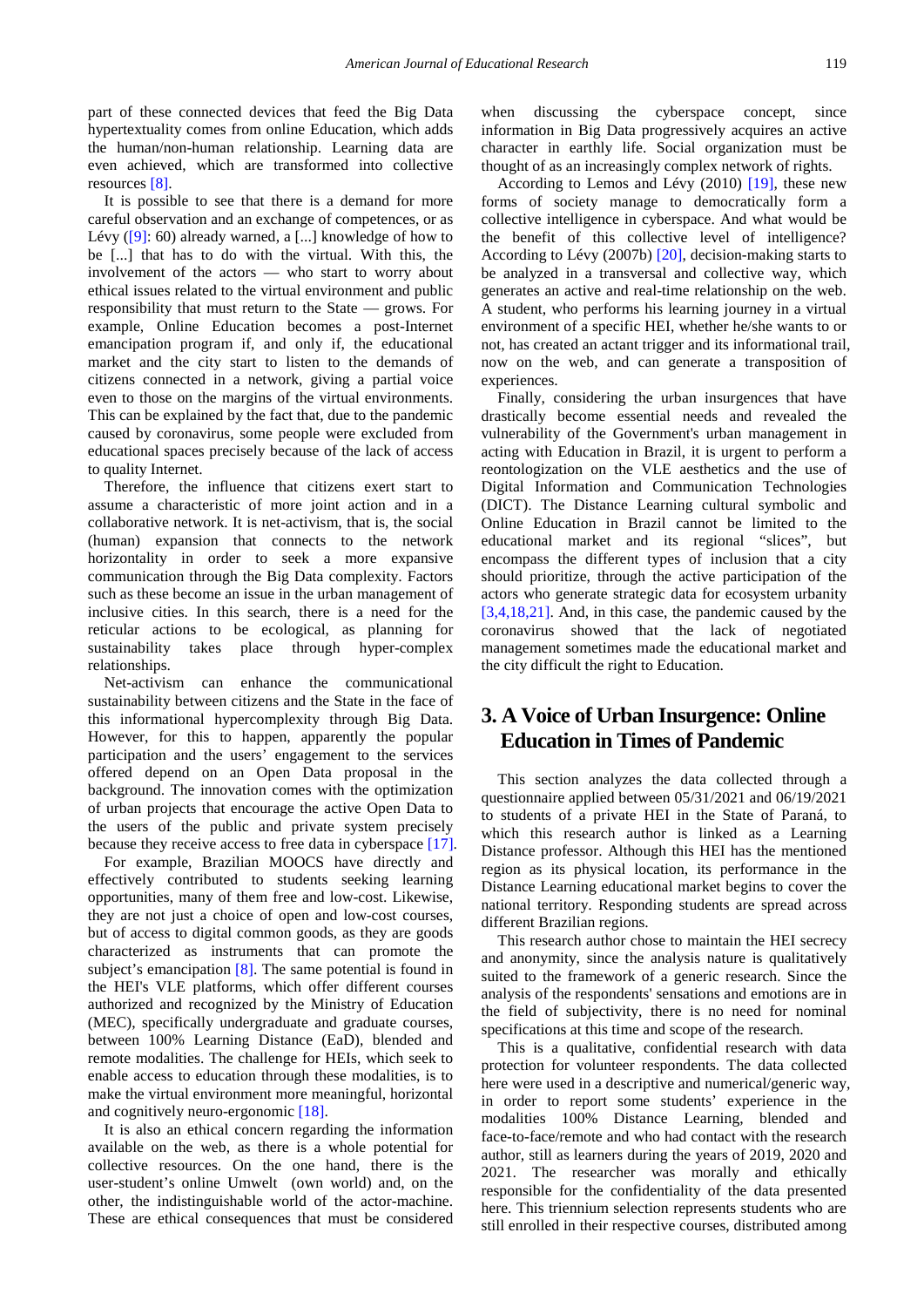the 1st, 2nd, 3rd and 4th years of graduation. The questionnaire had 302 responses, from a total of 2,531 students linked to the classes that correspond to the three-year term, and was applied through the Google Forms platform.

The following subsections are divided into three stages, which represent different moments of analysis of the questionnaire. These stages are: in the first moment, Identification Data; in the second, User/Student Reality; and, in the third, Cognitive Neuroergonomy. None of the questions that made up the questionnaire were mandatory. Therefore, considering the respondents' freedom of choice, there was some fluctuation in the total number of responses between some questions. Finally, it is possible to highlight three student competences that support the data collected from respondents: digital fluency, autonomy and self-motivatio[n \[22\].](#page-9-16)

When considering the triennium selection, the author of this research aimed to identify some personal characteristics of the students spread over different regions, mainly the age group and the course type. No less important was to identify whether the access to education was being mediated by a scholarship. In view of this first collection and selection, the survey reached a total of more than 300 respondents.

Regarding the sequences of questions in the item "age group", it was possible to verify that, from the 301 respondents, the variations are in the following order: 50.5% from 30 to 59 years old; 48.2% from 18 to 29 years old; 1% 17 years or younger; and 0.3% from 60 to 69 years old.

Next, the item "what year of the course they were in" presented a result that allowed the following finding among the 301 respondents: 52.2% were attending the first year; 36.5%, the second; 8%, the third; and 1.3%, the fourth. Another pertinent item to be considered by means of a graph in this subsection was the course modality, with 85%3 of the 300 respondents — the vast majority being linked to the 100% Learning Distance modality; 13%, to the blended modality; and 1.7%, to the face-toface/remote modality.

Finally, to conclude this first subsection, it is noteworthy that, from the 301 students who responded to the questionnaire, 298 answered the question "scholarship", PROUNI, FIES, among others. Among these, 72.8% indicated that they did not use any subsidy, while the other 27.2% indicated the use of a scholarship. Thus, it is possible to see that, in addition to the majority having opted for the 100% Distance Learning modality, more than half of the responding students of this private HEI, attended by the research author during the academic years of the triennium, are 30 years old or older, regardless of the modality. This is a mature audience that, in the midst of the pandemic, invested in online graduation/education.

#### **3.1. The Student's Reality: the DICT Use and the Internet**

Spread over different regions and cities, the students presented some peculiar and common characteristics that synthesize the experience of a public that regularly studies during the week, at night, and uses the notebook as a digital instrument for Internet access.

For example, in the question that asked which DICT they use to study when accessing the IES's Virtual Learning Environment (VLE), 93.7% of respondents reported using a notebook; 3.7%, a smartphone; and 2.7%, a tablet. When considering the period of the day, the accesses through these digital technological instruments were performed in the following order: 72.1% at night, 16.8% in the afternoon and 11.1% in the morning. It is also noteworthy that 66.7% access on weekdays and 33.3% on weekends, and, in relation to the place from where the access to the VLE is performed, in 99.7% of cases it is performed from home and, in 0.3%, from outdoor environments. Thus, it is possible to conclude that most prefer to maintain a daily study routine, after business hours and in their homes.

Then, the research raises the question of the type of connection that students use when accessing the Internet, since it is, in large part, private access. When considering the type of Internet connection, 60.5% of respondents indicated that they used optical fiber; 30.2%, conventional cable; 4.3%, satellite; and 5% were unable to reply. Regarding the particular Internet data package, respondents indicated different variations on the total of megabytes they owned. For example, 25.5% had 100 megabytes or more, 24.8% had 200 megabytes or more, 21.8% had 50 megabytes or more; 13.4% were unable to reply; 12.8% had 300 megabytes or more; and 1.7% had a prepaid package.

Another question that is worth mentioning was whether the students had already found any problems regarding the Internet type offered by providers in their regions. Based on this question, there were the following findings: 17.1% did not have optical fiber Internet, 9.6% did not have satellite Internet, 2.4% did not have cable Internet, 70.9% were unable to reply. Asked if they knew of any free Internet distribution point in their regions, 85.3% of respondents answered "no", and 14.7% answered "yes", that they knew of some point. These are numbers that show a considerable discrepancy in relation to the Internet in each student's region and the lack of knowledge of the services, plans and the right to the common good, which is the access to information.

Finally, it is important to highlight how this unawareness can represent the lack of a policy between the market and the State, in order to provide citizens with some means of knowledge and common use of the Internet. It is an ethical principle of access to information. It appears that the unawareness of this information affects people's sociability, since it is an urban insurgence that can compromise the cognitive performance of students who, in the learning process, need this basic information.

#### **3.2. Cognitive Neuroergonomics: Affective Impact of VLE Design and Possible Learning Blocks**

In this last subsection, it will be possible to observe the impact caused by the Internet quality and the VLE design on students' performance. It is even considered the pandemic context that ended up causing an immeasurable demand for the e-learning platforms used by HEIs.

Asked what most demanded from the Internet data and which ended up affecting the studies on the platform, the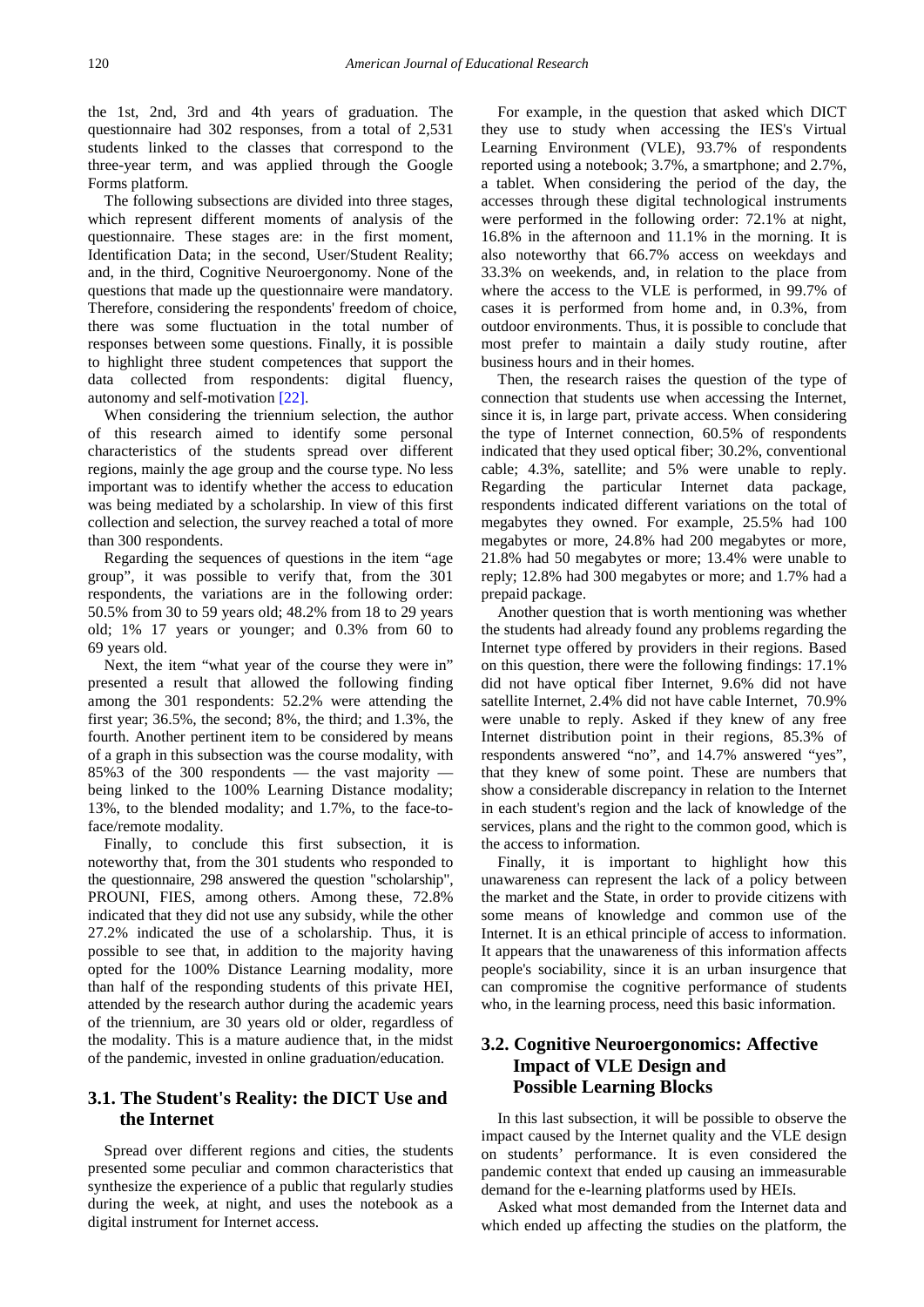IES students who participated in this survey answered according the following percentage ratio: 54.3% participation in live web conferences with the tutor; 16% access to recorded videos; 19.1% - participation in remote classes with the teacher; 10.5% - download PDF files, images, and others.

Based on the question about feelings, the survey asked how students felt when they accessed the VLE for the first time. From the total respondents, 38.7% felt confused; 30%, comfortable; 18.3%, motivated; 7%, scared; and 6%, indifferent. When asked how they felt in relation to the item "freedom of navigation in the VLE", considering the interaction with people and delivery of activities, it was possible to verify that: 43.5% felt total freedom; 31.6%, partially with freedom; 11.6%, with little freedom; 10.6%, indifferent; and 2.7%, without freedom. Regarding activities, the survey concluded that: 66.4% felt that they are sometimes difficult; 17.3%, that they are not difficult; 10.3%, that they are very difficult; 3%, that they are extremely difficult; and 3%, indifferent. It appears that this paragraph results were some of the most significant, as they demonstrate the percentage of the main emotional states that impact the learning outcome: feelings and subjective experiences [\[23\].](#page-9-17)

The survey also asked how they felt about having the user experience browsing the VLE. From the respondents, 46.2% felt that they were able to navigate the virtual environment right from the start; 41.9%, that had initial difficulties to understand its functioning; 6%, that needed someone to help initially; 3.3%, that, even with the initial help from another person, still had difficulties; 2.3%, indifferent; and 0.3 felt the need for constant help from another person.

Finally, in relation to learning and the learning objects available in the VLE: 44.5% felt that they learn better through a little of each resource (video in lecture format, video in interview format, chat, standardized texts, graphics and images); 36.2%, that learn better through videos in lecture format; 9.3%, that learn better through images and graphics; 5.3%, that learn better through videos in chat and interview format; and 4.7%, that learn better through standardized texts.

It is also noteworthy that the results analyzed here, previously and qualitatively, present the student's experience regarding the quality of the Internet access, as well as the cognitive impacts caused on their learning performance in view of the architecture that involves the entire platform. Worrying about this new demand involves a question of information ethics, which must be considered in a negotiated management between the educational market and the city. With the Covid-19 pandemic, this urban insurgence can be observed, given that there was an overload of the HEI's virtual learning environments, and the urban problem of Internet infrastructure, private or public, compromised the access quality and learning.

In a philosophical and historical analysis, to what extent this selection on the HEI platforms represents the anguish that the materiality process in the traditional classroom causes, now experienced and replicated in the cyberspace of the VLEs, that is, the helplessness feeling and the freedom in spaces of dispute? These sensations of nonplace and non-belonging experienced by some students

(and teachers) are an affirmation of helplessness, that is, an aesthetic-ontological insecurity of what online Education is in fact and its common environment: the cyberspace. VLEs should be seen as (cyber)democratic spaces that develop subjectivities. On its own, this is the promotion of citizenship itself. This is a milestone in the political transformation of cyberspace in online Education, which must be embodied between public and private actor[s \[24\].](#page-9-18)

# **4. Ethical Responsibility and Post-Pandemic Negotiated Management Challenges**

Aware of the pandemic scenario around the world and the need to reinforce the challenge of guaranteeing SDG 4 – Quality Education, the UN has been releasing a series of reports to the Heads of State on the alarming situation regarding the access to education and the commitment of quality, as it is the authorities' responsibility to offer alternatives for learning. Therefore, it is urgent to redesign Education in the midst of the coronavirus pandemic, especially when it comes to considering an increasingly hybrid and online design according to new needs and trends.

In Brazil, studies estimated that, at the end of 2020, more than 47 million students in a vulnerable situation faced difficulties in accessing the Internet and this fact compromised the learning quality. In order to guarantee the right of access to Education, the following aspects are fundamental: the Internet becomes a tool for citizenship and meaningful learning begins to demand a socioemotional relationship in a virtual environment.

As UN members warn, local authorities must take responsibility for the impact on students learning (and lives). However, this challenge cannot be exclusively in the hands of the city's public agents or strategically in the powers and influences of private actors. A negotiated management movement between the educational market and the city is necessary, with an equal nature between the parties, since online education, an economic phenomenon of globalization, involves new technological processes of interest to bot[h \[25\].](#page-9-19)

It is necessary to join forces to concurrently face this post-pandemic urban insurgence, given that it can compromise the subjects' notion of citizenship, and the quality and performance of the technological services that the HEIs deliver. However, for this to be possible, the negotiated management can be guided by the responsibility ethics [\[26\].](#page-9-20)

#### **4.1. The City of Curitiba**

In 2000, at the turn of the millennium, the Municipality of Curitiba, in partnership with the Instituto de Cidades Inteligentes (ICI – Institute of Smart Cities), launched the Digitando o Futuro project, which was committed to distributing strategic points of up to 10 megabytes for free internet access to the Curitiba citizens. In August 2012, the city of Curitiba already had seven points, considering the inauguration of the new free access point in the central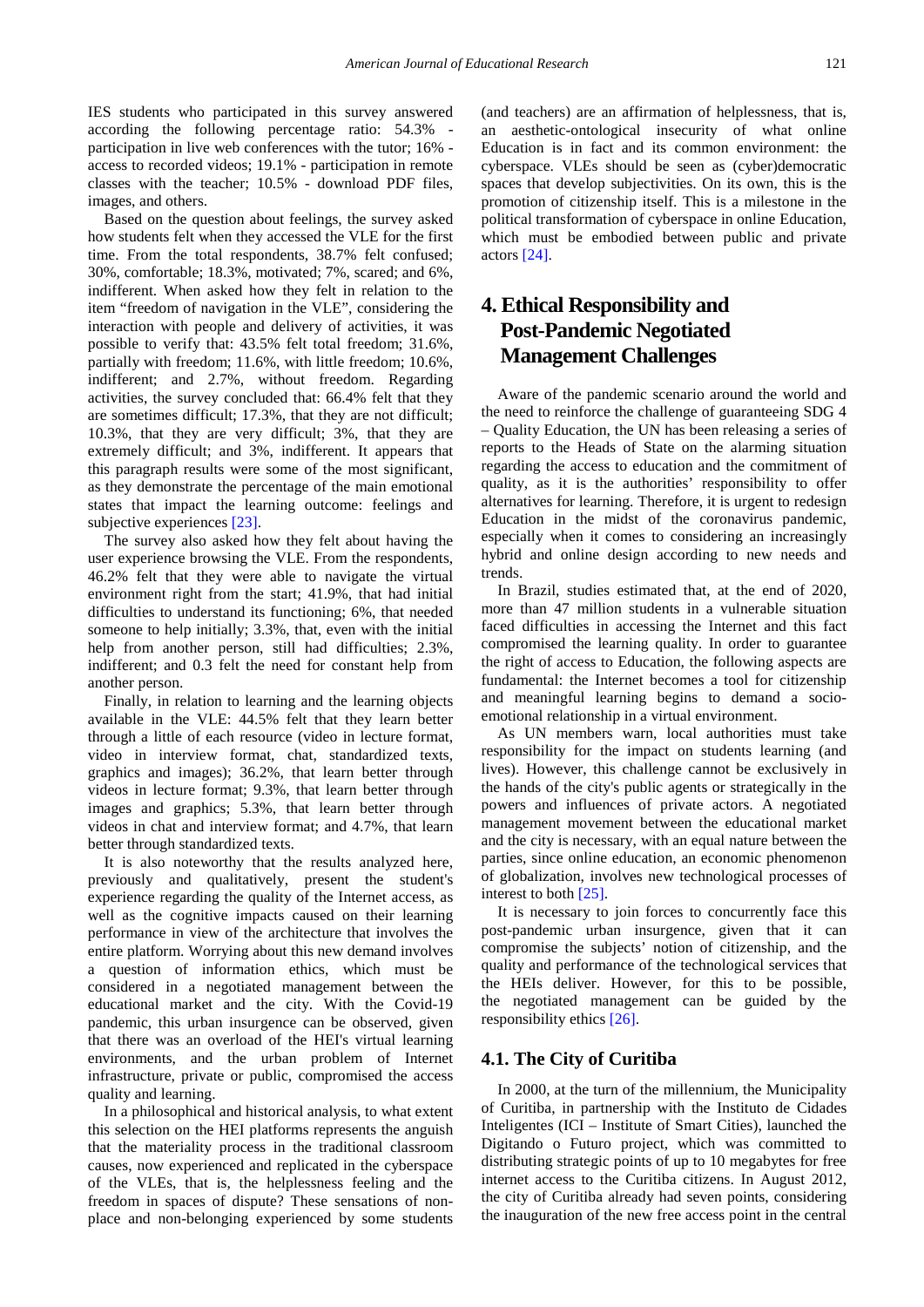region of Largo da Ordem. In order for the citizen to be able to access the Internet, it was necessary to register in Passaporte Curitiba, an individual registration made directly through its website [\[27\].](#page-9-21)

Also in November 2012, the Municipality of Curitiba maintained its partnership with ICI and launched the Digital Curitiba project. At that time, this project provided free wireless Internet to eighty Municipal Schools of up to 20 megabytes. This system was offered to schools and local residents, who were able to access the Wi-Fi network "WIFI\_CURITIBA" from their electronic devices, within a radius of up to 200 meters around the antenna that replicated the signal. After this access, the citizen was sent virtually to the same Passaporte Curitiba website [\[28\].](#page-9-22) In 2014, the project started a second step, which included over fifty Municipal Schools [\[29\].](#page-9-23)

In March 2015, the city's 322th anniversary, the mayor of that time launched the free Wi-Fi at Curitiba bus station. That year, free Internet reached ninety Municipal Schools and aimed to reach another fifty Schools in the same year. When considering the transparency principle in the management processes, the information exposed from 2015 onwards indicates that the telephone company Oi was responsible for implementing the free service at the bus station. At that time, in order to consider the equipment, technologies and quality of access involved, the Municipal Government was studying the strengthening of partnerships with the private sector [\[30\].](#page-9-24)

In 2020, the Municipality of Curitiba launches Wi-Fi Curitiba project. In January 2021, it announced that the citizens would have free quality access to the Internet through more than 254 new points, distributed throughout the city, in order to generate digital inclusion. This commitment was signed by means of an agreement of intent together with ICI — a partnership that has been signed since 2019. The responsibility for installing these points was assigned to ICI, and part of this installation should be carried out within 180 days and free of charge to the Municipality of Curitiba. In May 2021, the Municipality inaugurates the Wi-Fi Curitiba project, delivering Internet points spread over 81 addresses. The total number of wireless points currently adds up to 126, installed in places with large flow of people, from the agreed total of 254. For example: bus terminals, streets of citizenship, lyceums of craft, Faróis do Saber (network of small libraries spread across several districts of Curitiba), parks, squares and others. The citizen access and registration are concentrated upon registering and authentication via e-Cidadão Wi-Fi Curitiba [\[28,29\].](#page-9-22)

It is possible to observe that the public points of antennas, distributed throughout the city, are concentrated in strategic places of great flow of people, as well as the places are restricted to emitting the Wi-Fi signal within a radius of up to 200 meters. Likewise, it is well known that a good part of private HEIs in Curitiba offer restricted access to the private Internet in their academic environments. Thus, it is important to highlight that, in both situations, the students are limited to centralized access, public or private, to the Wi-Fi point and its short distance radius, and that this can directly and affectively impact their learning performance. It can even impact the very principle of digital inclusion and access to Education

and the Internet, as it affects legal frameworks and macro-documents such as the 2030 Agenda and the Universal Declaration of Human Rights [\[31,32,33,34\].](#page-9-25)

The Federal Government's proposal, implemented through Portal Governo Digital (Government Digital Portal), is to guarantee citizens their effective participation in the sphere of e-Government, especially those who are on the margins, in remote communities and excluded segments. Law Nº 12965, of April 23, 2014, establishes principles, guarantees, rights and duties for the use of the Internet in Brazil, such as the one that states that having access to the Internet is essential to the exercise of one's citizenship. In 2016, the Government of the State of Paraná, through partnerships between the Secretariat for Strategic Affairs (Secretaria para Assuntos Estratégicos - SEAE) and the Information and Communication Technology Company of Paraná (Companhia de Tecnologia da Informação e Comunicação do Paraná - CELEPAR), concluded an agreement by signing a resolution that unifies the actions aimed at digital inclusion. In June 3, 2009, Law nº 13.204 was launched in the city of Curitiba, which authorized the Executive Power to create the municipal council for digital inclusion.

With the Covid-19 pandemic, the insurgence that devastated Curitiba and that was the subject — and still is — of lively discussions is the right to Education in a virtual environment. Through this maxim, as it is a universal human right, online Education entered the list of UN requirements as a warning to large cities that are fighting the coronavirus pandemic. There are, in fact, two urban insurgences in one, which lack situational and assertive planning: the right to online Education and the Internet access for all. According to the Universal Declaration of Human Rights, access to the Internet becomes a universal right.

Faced with the harm of these insurgencies to urban management, caused by the pandemic in all Latin American cities, in August 2020, ECLAC (Economic Commission for Latin America and the Caribbean) — a UN member — proposed the Internet universalization as a social measure, a guarantee of access to online Education. This thematic commotion daily involves all actors in public and private Education, given that educational institutions, from basic to higher education, are discussing the best way to plan a return to school without losing basic rights. What intervention measures is the government actually planning to ensure access to the virtual environment? Whether through remote, hybrid or Distance Learning classes, the heart of the matter is whether this urban insurgence further provokes digital exclusion and/or aggravates the users' cognitive impact in a virtual environment compromised by the Internet quality.

Thus, as far as possible and in agreement with the SDGs of the UN 2030 Agenda, especially with SDG 4 "Quality Education", target 4.5, and SDG 17 "Partnerships for the Goals", target 17.17, it is necessary to promote public-private partnerships in order to present to the competent bodies the study of a distribution project of Internet signal, not limited to places with a large flow of people. On the contrary, it must ethically enable access to the Internet in overlooked regions, which are peripheral and vulnerable.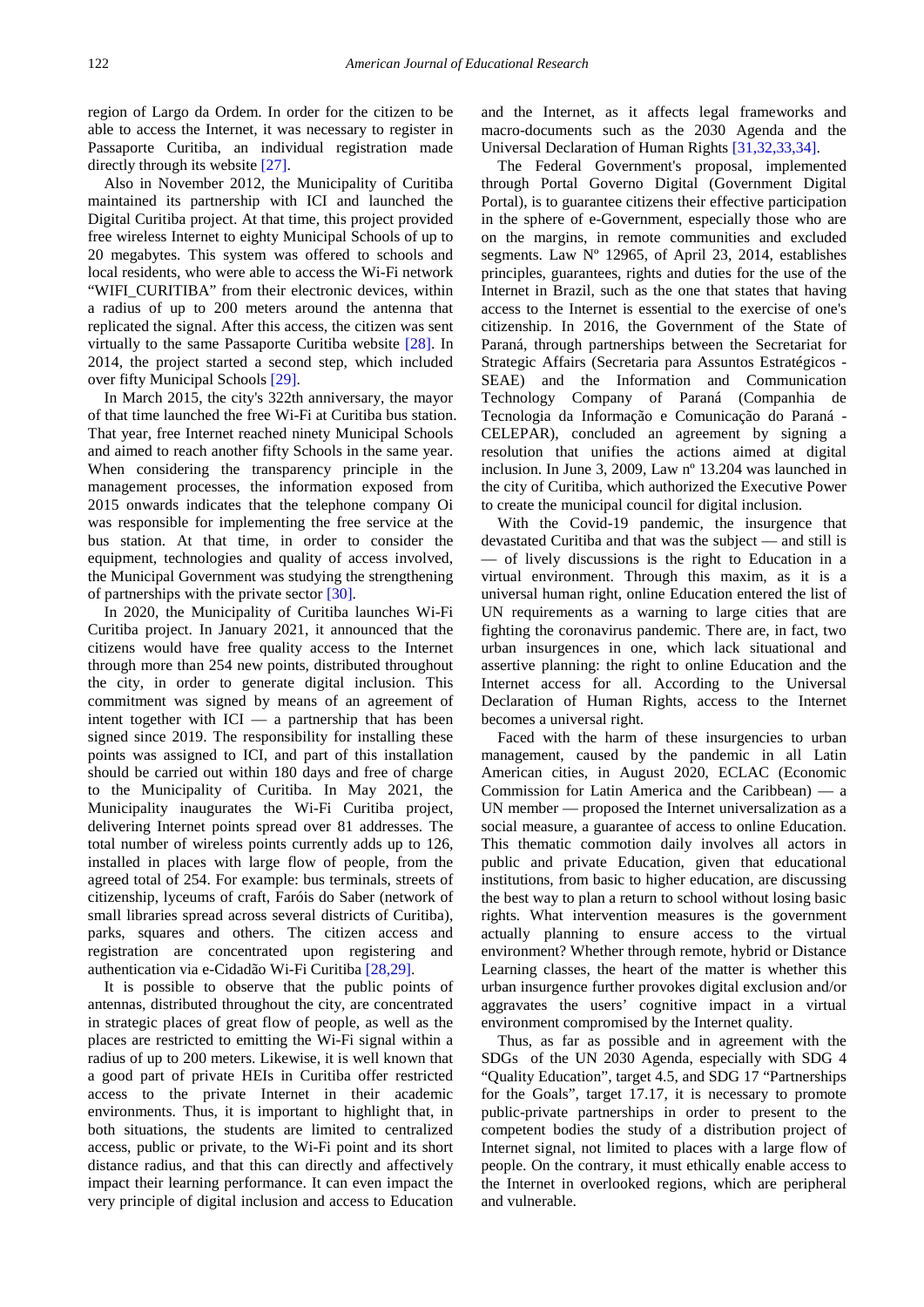When considering a post-pandemic scenario, the spaces for accessing and distributing the Internet signal should be planned through partnerships between the public and private sectors that have informational ethics as a principle. It is a demand that is inaugurated in the face of this new urban insurgence that the pandemic has shown. The connectivity of citizens and the access to the Internet and online Education cannot be restricted to strategic spaces due to the flow of people. This will require that institutions and technology companies are involved in these post-pandemic insurgences, and that citizens can understand that these are joint management responsibilities between the market and the State [\[2\].](#page-9-1)

# **5. Neuroarchitecture, Neurodesign and Neuroergonomy: The Affective-Cognitive Triad**

Discussing affectivity, emotion and cognition as phenomena of human subjectivity is increasingly a work that requires interdisciplinary investigation. Neuroscience stands out as a science capable of contributing to different areas of knowledge that try to understand phenomena of common interest. This research's outline is limited to highlighting the neuroscientific knowledge related to studies on the impact of the physical and virtual-digital built environment on human behavior, as well as the subjective qualities that influence the learning of online Education students. Reportedly, Kurt Lewin's environmental psychology (1965) [\[35\]](#page-9-26) inaugurated part of this scope.

With the passaging of the last decades and the development of neurosciences, it is possible to verify the emergence of neuroarchitecture which, as well as environmental psychology, studies human-environment relationships, but with greater depth in neuroscientific understanding. Neuroarchitecture seeks to understand in detail the environmental stimuli and how they affect the human brain, such as what would be the sensations and emotions involved in built environments [\[36\].](#page-9-27)

Likewise, when considering some research related to the virtual-digital environment built for education beyond the physical classroom, the following term is disseminated: pedagogical architecture [\[37\].](#page-9-28) This proposal deals with the planning and construction of a learning object capable of offering the provision of digital materials for teachers and students' use, in the modality of classroom-based and distance education, in a more interactionist way and called ARQUEAD — the platform was developed by the professor and researcher Patricia Alejandra Behar and team, and is available on the page of the Federal University of Rio Grande do Sul (UFRS). One of the points of the pedagogical architecture investigation, in addition to new pedagogical learning models, is to analyze the planning of the constructed virtual technological object.

The neuroscientific approach, applied here to architecture and pedagogy, is also related to design, as both areas of knowledge are part of the development of new technologies for online education. However, prior to the pedagogical principles involved in learning, the product, the graphical interface and the user's subjective experience are initially analyzed, based on his/her intrinsic neural processes. The so-called neurodesign is then achieved, which aims to offer, through product quality (digital platforms), an affective-cognitive sensation of well-being [\[38,39\].](#page-9-29)

These computer tools or digital platforms made available for online Education, widely known by HEIs as VLE and largely used until then in Distance Learning, have an instructional arrangement for teaching and learning predesigned for their use. For Behar and Silva (2012) [\[22\],](#page-9-16) the pedagogical architecture tries to propose that the construction of the pedagogical model to be used in the platform cannot be limited to massive models, but rather built in a situational way, that is, planned according to the needs of each course and other agents directly and indirectly involved.

Therefore, it is a question of considering an educational design arrangement capable of generating competences that directly affect the students' involvement in the use of digital-virtual built environments. As highlighted above, three of these skills were presented in this research, based on the questionnaire in Subsection 3 and applied to students: digital fluency, autonomy and self-motivation.

These modular content standards used in online platforms can compromise the creative communication of everyday reality between students and teachers. In order to consider these situational requirements and the fact that the development of digital platforms used as a product in online Education should foster dialogue and social-emotional relationships, it is necessary to seek proposals based on the neuroarchitecture, neurodesign and neuroergonomy principles [\[40\].](#page-9-30)

The current challenge of online Education is to design a project that guides the way in which the HEI's VLEs can be developed through neurocognitive knowledge, in order to stimulate good emotions aimed at the students' meaningful learning, since, as some of the neuroimaging findings indicate, this can help in retrieving mnemonic information. According to Tyng et al. [\(\[23\]:](#page-9-17) 16), a project based on neurocognitive research considers: environmental factors, ethical issues, memory paradigms, cognitive task difficulty, and emotional induction task intensity must be considered for this.

Emotions influence the students' cognitive aspects. Therefore, the design of any pedagogical proposal involving exercises, deadlines, tests, among other learning objects, can be rethought based on neuroscientific knowledge oriented towards education, since these traditional proposals are associated with the emotional states of anxiety, frustration, fear, and so on. This affects the ability to learn, memorize, maintain attention and achieve good academic performance. Through affective computing, it is not different in online Education.

Therefore, affective experiences in these constructed digital-virtual environments must facilitate the effects of good emotions. Virtual environments can offer better potential for self-organized, autonomous, self-taught learning with a constructivist-interactionist [\[41,42,43\]](#page-9-31) or dialectical-interactionist bias. Thus, there is a distance from the idea that, in online Education, the use of digital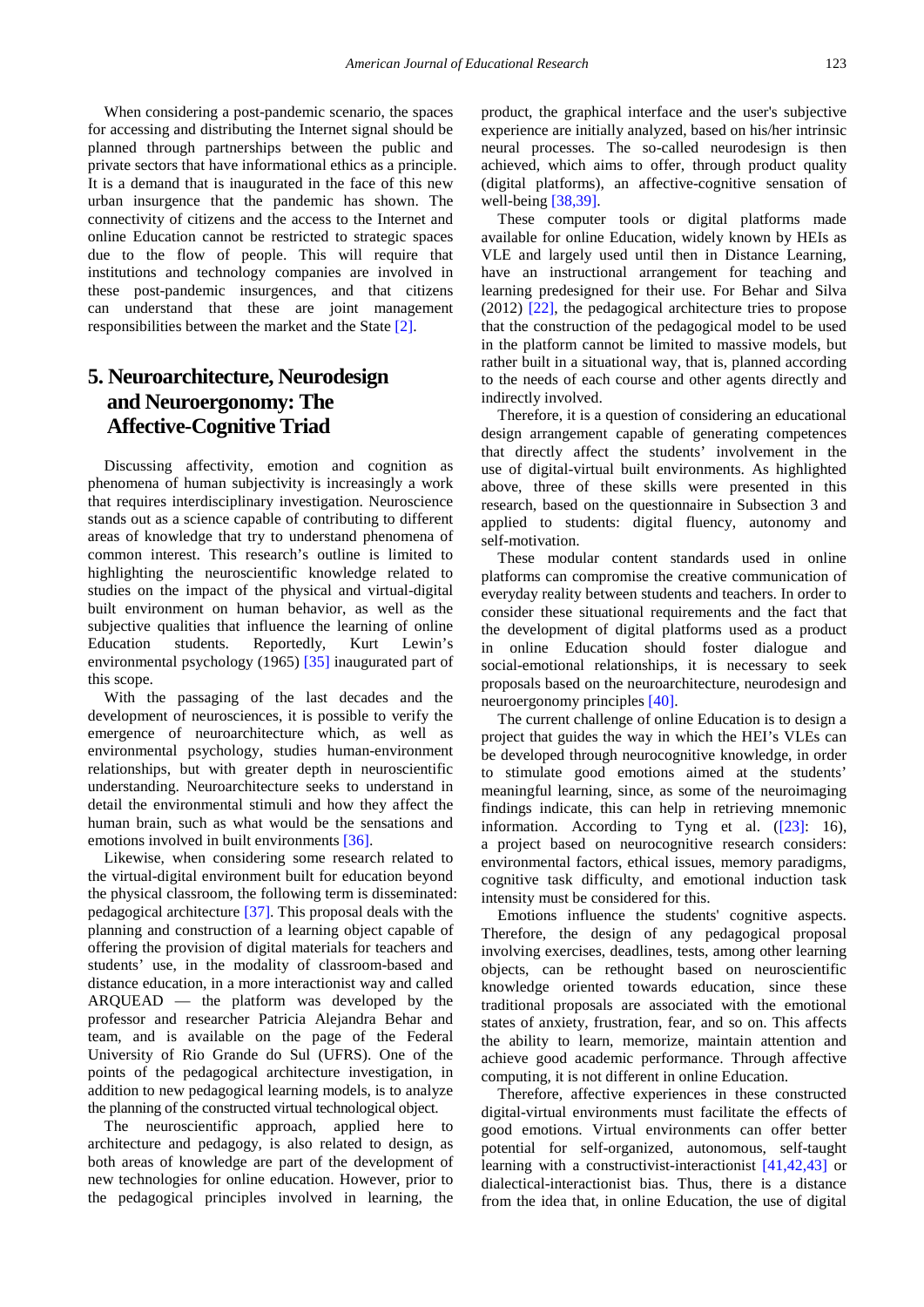platforms would be a new Skinner box [\[44\],](#page-9-32) since the methodologies used seem to favor only the behaviorist learning theory.

Currently, it is also noteworthy that affective computing, as an interdisciplinary field, is showing an important role in areas that benefit from the human-machine relationship: several studies have focused on identifying the cognitiveemotional state of subjects by using machine-learning algorithms and by achieving high levels of accurac[y \[45\].](#page-9-33)

According to Marco, Arbeloa and Bagdasari (2017) [\[46\],](#page-9-34) the virtual environments should enjoy an architecture that encourages cognitive and emotional factors, in a unified, real and simple way, in order to make the user's experience easier. It is an affective-cognitive architecture capable of influencing the user's behavior through enhanced emotions.

When discussing the cognitive-emotional aspects qualitative and subjective — of the student's experience in digital-virtual platforms, that is, in the involved neuroarchitecture and neurodesign, the neuroergonomy foundations are equally considered. This is because VLEs, in addition to serving as learning objects, are at first products that serve the online Education market. It is a product that has the ease of use as an educational purpose (functionality), in addition to the affective impact, as demonstrated by the questionnaire in Subsection 3. The design of new VLE products (in addition to their Pedagogical Architecture potential) could consider, more pertinently, the relationship "product and consumer" through an ontological approach planning of the cognitive and affective experience [\[47,48\].](#page-9-35)

The virtual environment (as a product) could have as a means the representation of the socio-emotional relationship established by students and teachers, an appropriate factor for meaningful learning [\[49\].](#page-10-0) According to Damásio ([59]: 162), the social emotions embody moral principles and form a natural foundation for ethical systems. In other words, they could be fundamental and ethical characteristics to be considered neuroergonomically, in a more pertinent way, given that tasks and activities performed in a virtual environment should promote wellbeing.

It is a challenge for HEIs and cities to promote this meeting between actors, since the virtual environment broke the walls of a materiality that was limited to the physical built environment and the exclusive responsibility of one of the parties. This challenge is also dialectical, as it is part of our historical process to understand that such social transformations are intertwined.

The coronavirus pandemic turned this simulacrum called online Education into an insurgence that demands urgent ethical responsibility. Therefore, it is necessary to reassess the spaces that promote learning, whether physical or virtual, products or services, as an affectivecognitive experience that can encompass the classroom structure, elements and devices, as well as a digital platform. Regardless of the environments, the Internet and TDICs become instruments of inclusive citizenship in which the right to Education prevails.

### **6. Final Considerations**

As presented during this research, the coronavirus pandemic in Brazilian territory highlighted the need for public and private actors to deal with an imminent urban insurgence: the quality of online Education. This joint work provides the opportunity for a negotiated management between the educational market and the city, based on an ethical principle of responsibility, for this is a dilemma of our time, as is the case of digital inclusion in cyberspace, the right to Education and Internet.

Meanwhile, through a questionnaire and a sample applied in the city of Curitiba, it was possible to obtain, as a preliminary result, the assumption that the educational market and the city face difficulties in human interactions, precisely because the quality of experiences is linked to vertical management models. This is the insufficient decentralization and quality of Internet access, which compromises the users/students' relationships of freedom and the affective (feelings and emotions) and cognitive (neuroergonomics) experiences in physical and virtual environments. Therefore, as a main direction, this research asked: how would it be possible to join forces between the actors, the educational market and the city, in order to carry out a negotiated management?

Based on this insurgence-insufficiency, the research considered that the future perspectives for public and private actors are the legal and ethical bases. The negotiated management could be better guided by a common principle involving the following fronts, which were aggravated by the coronavirus pandemic: free Internet access points, digital inclusion and online education. Furthermore, these principles would consider the planning of services and products in physically and virtually built environments, that is, from urban to pedagogical characteristics.

For this, it is necessary that the architecture of a situational educational space, such as, for example, the physical or virtual learning environment as well as its transients — students and teachers — are inserted in a concept that involves neuroarchitecture (phenomena of the mind-brain interface), neurodesign (phenomena of the man-machine-product relationship) and neuroergonomy (phenomena of the affective experience). It is about understanding more about these areas of knowledge and the affective-cognitive phenomena enhanced by physical and virtual teaching methodologies and spaces that promote inclusive environments that maximize learning.

Finally, this research's next steps will include a search for more details about free internet points in Curitiba and other regions, through a partnership established with ICI – contact that was made previously when concluding this article and perhaps an implementation of a joint social enterprise called, for the time being, "Antena Solidária" ("Supportive Antenna"). The survey will also promote the search for more details about the involvement of the private sector with the Municipality and ICI, since data were not very clear to the researcher. Lastly, it will be necessary to seek information from some technology companies and HEIs focused on the development of e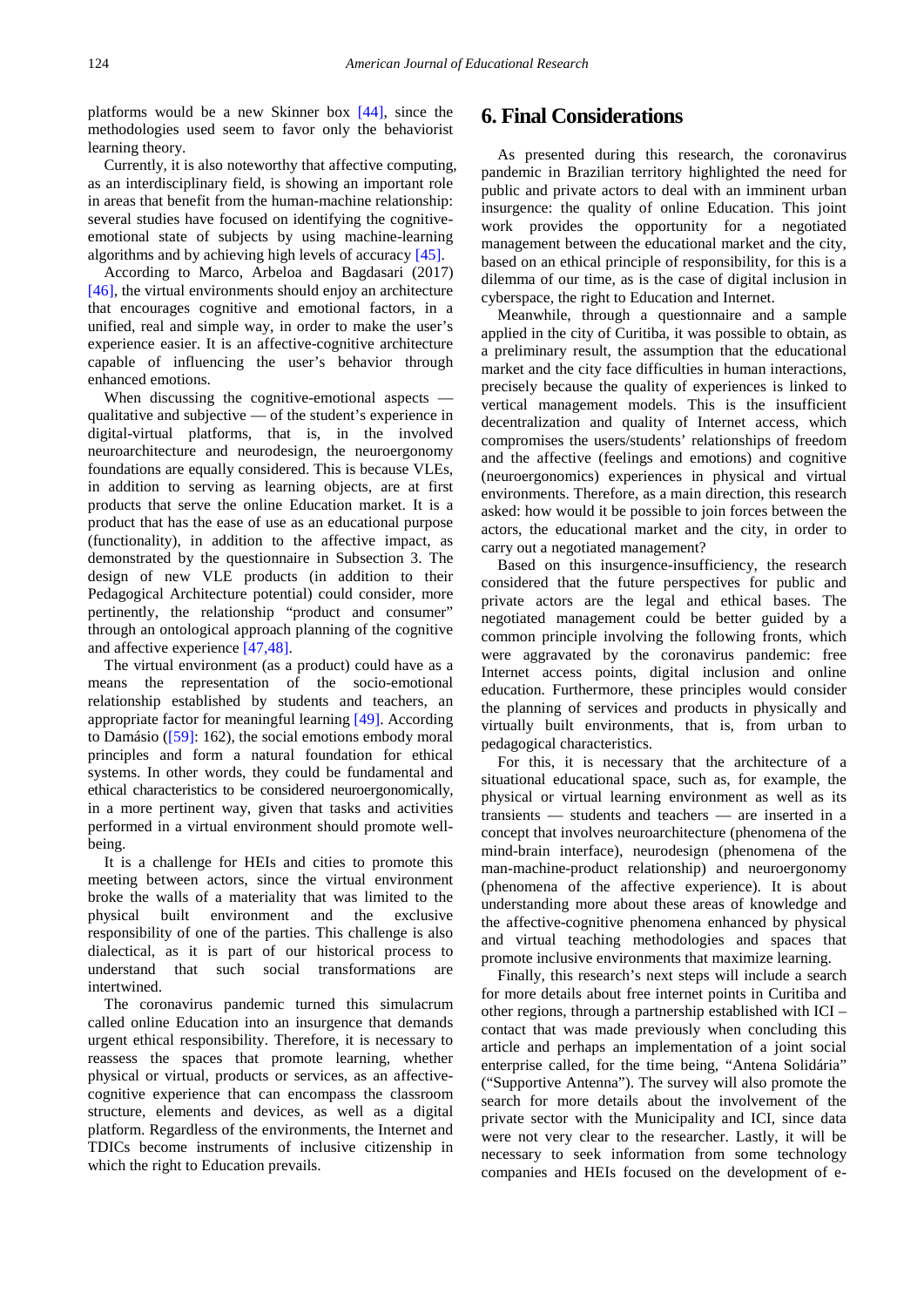learning tools and that may be involved in the discussion of new digital platforms.

The heading of the Acknowledgment section and the References section must not be numbered.

## **References**

- <span id="page-9-0"></span>[1] Ferreira, G. M. S.; Rosado, L. A. S.; Carvalho, J. S. (org). (2017). *Educação e tecnologia*: abordagens críticas. Rio de Janeiro: SESES.
- <span id="page-9-1"></span>[2] Morozov, E. (2020). *A ascensão dos dados e a morte da política*. 2ª reimpressão. São Paulo: Ubu Editora.
- <span id="page-9-2"></span>[3] Floridi, L. (2014). *The fourth revolution*: how the infosphere is reshaping human reality. UK: Oxford University Press.
- [4] Floridi, L. (2013). *The ethics of information*. UK: Oxford University Press.
- <span id="page-9-3"></span>[5] Kuhn, T. (2009). *A estrutura das revoluções científicas*. 9ª ed. São Paulo: Perspectiva.
- <span id="page-9-4"></span>[6] Cath, C; FloridI, L. (2016). The Design of the Internet's Architecture by the Internet Engineering Task Force (IETF). and Human Rights. *Science and engineering ethics*, v. 23, n. 2, p. 449- 468.
- <span id="page-9-5"></span>[7] Lemos, A. (2013). A comunicação das coisas: teoria ator-rede e cibercultura. São paulo: Annablume.
- <span id="page-9-6"></span>[8] Morozov, E; Bria, F. (2020). *A cidade inteligente*: tecnologias urbanas e democracia. São Paulo: Ubu Editora.
- <span id="page-9-7"></span>[9] Lévy, P. (2007a). *O que é o virtual?* São Paulo: Editora 34.
- <span id="page-9-8"></span>[10] Deleuze, G. (1993). *Différence et répétition*. Paris: PUF.
- [11] Di felice, M. (2013). *Net-ativismo e ecologia da ação em contextos reticulares*. *Intercom* – Sociedade Brasileira de Estudos Interdisciplinares da Comunicação XXXVI Congresso Brasileiro de Ciências da Comunicação, Manaus, AM, 4.
- <span id="page-9-9"></span>[12] Santaella, L; Cardoso, T. (2015). O desconcertante conceito de mediação técnica em Bruno Latour. *Matrizes*, v. 9, n. 1, p. 167- 185, ISSN: 1982-2073.
- <span id="page-9-10"></span>[13] Ashton, K. (2017). *Making sense of the Internet of Things*. Aruba/Hewllet Packard Company.
- [14] Latour, B. (2012a). *Reagregando o social*: uma introdução à teoria do Ator-rede. Salvador: Edufba; Bauru: Edusc.
- [15] Latour, B. (2012b). *Enquête sur les modes d'existence*: une anthropologie des modernes. Paris: La Découverte.
- <span id="page-9-11"></span>[16] Bennett, J. (2010). *The vibrant matter*: a political ecology of things. Durham, London: Duke University Press.
- <span id="page-9-12"></span>[17] Kitchin, R. (2014). *The data revolution*: big data, open data, data infrastructures and their consequences. London: Sage.
- <span id="page-9-13"></span>[18] Gava, G. L. (2016). EaD, Cérebro Global e Engenharia Reversa do Conhecimento: modelo hipotético de plataforma horizontal e o processo de aprendizagem a partir das TIC. *EaD Em Foco*, v. 6, n. 3.
- <span id="page-9-14"></span>[19] Lemos, A.; Lévy, P. (2010*). O futuro da Internet*: em direção a uma ciberdemocracia planetária. São Paulo: Paulus.
- <span id="page-9-15"></span>[20] Lévy, P. (2007b). *A inteligência coletiva*: por uma antropologia do ciberespaco. 5. ed. São Paulo: Loyola.
- [21] Schulz, S. H. (2019). *Estéticas urbanas*: da pólis grega a metrópole contemporânea. 2. ed. Rio de Janeiro: LTC.
- <span id="page-9-16"></span>[22] Behar, P. A; Silva, K. K. A. (2012). Mapeamento de competências: um foco no aluno da educação a distância. *RENOTE-Revista Novas Tecnologias na Educação*, v. 10, n. 3.
- <span id="page-9-17"></span>[23] Tyng, C. M. et al. (2017). The Influences of emotion on learning and memory. *Front. Psychol*, v. 8, p. 1454. Available at: https://www.frontiersin.org/articles/10.3389/fpsyg.2017.01454/full. Accessed on July 15, 2021. doi: 10.3389 / fpsyg.2017.01454
- <span id="page-9-18"></span>[24] Safatle, V. (2015). *O circuito dos afetos*: corpos políticos, desamparo e o fim do indivíduo. São Paulo: Cosac Naify, 2015.
- <span id="page-9-19"></span>[25] Duarte, F.; Ultramari, C.; Czajkowski, S. (2008). A cidade e o mercado: enfim, a gestão urbana negociada. *RDE – Revista de Desenvolvimento Econômico*. Ano X, n. 17.
- <span id="page-9-20"></span>[26] Jonas, H. (2011). *O princípio responsabilidade*: ensaio de uma ética para a civilização tecnológica. Rio de Janeiro: Contraponto.
- <span id="page-9-21"></span>[27] CURITIBA. (2012b). Prefeitura Municipal de. *Largo da Ordem tem internet gratuita*. Available at: https://www.curitiba.pr.gov.br/noticias/largo-da-ordem-teminternet-gratuita/27451. Accessed on July 13, 2021.
- <span id="page-9-22"></span>[28] CURITIBA. (2012a). Prefeitura Municipal de. *Internet grátis sem fio chega a 80 escolas municipais*. Available at: https://www.curitiba.pr.gov.br/noticias/internet-gratis-sem-fiochega-a-80-escolas-municipais/28006. Accessed on July 13, 2021.
- <span id="page-9-23"></span>[29] INSTITUTO DAS CIDADES INTELIGENTE (ICI). (2014). *Mais 50 escolas curitibanas têm internet wi-fi disponibilizada pelo ICI*. Available at: https://www.ici.curitiba.org.br/noticias/mais-50 escolas-curitibanas-tem-internet-wi-fi-disponibilizada-pelo-ici/925. Accessed on July 14, 2021.
- <span id="page-9-24"></span>[30] CURITIBA. (2015). Prefeitura Municipal de*. Prefeitura oferece acesso sem fio e gratuito à internet na Rodoviária*. Available at: https://www.curitiba.pr.gov.br/noticias/prefeitura-oferece-acessosem-fio-e-gratuito-a-internet-na-rodoviaria/35863. Accessed on July 13, 2021.
- <span id="page-9-25"></span>[31] ORGANIZAÇÃO DAS NAÇÕES UNIDAS (ONU). (2018). *Objetivos de Desenvolvimento Sustentável*. Available at: https://nacoesunidas.org/pos2015/. Accessed on March 1st, 021.
- [32] ORGANIZAÇÃO DAS NAÇÕES UNIDAS (ONU). (2015). *Transformando nosso mundo: a Agenda 2030 para o desenvolvimento sustentável*. Available at: https://nacoesunidas.org/wpcontent/uploads/2015/10/agenda2030 pt-br.pdf. Accessed on March 1st, 2021.
- [33] ORGANIZAÇÃO DAS NAÇÕES UNIDAS (ONU). (2020). *Acesso à Internet é um dos maiores desafios enfrentados por estudantes no Brasil*. Available at: https://brasil.un.org/ptbr/91849-acesso-internet-e-um-dos-maiores-desafios-enfrentadospor-estudantes-no-brasil. Accessed on July 12, 2021.
- [34] ORGANIZAÇÃO DAS NAÇÕES UNIDAS (ONU). (1948). *Declaração Universal dos Direitos Humanos*. Available at: https://www.unicef.org/brazil/declaracao-universal-dos-direitoshumanos. Accessed on July 14, 2021.
- <span id="page-9-26"></span>[35] Lewin, K. (1965). *Teoria de campo em Ciência Social*. São Paulo: Pioneira.
- <span id="page-9-27"></span>[36] Villarouco, V. et al. (2020). Neuroergonomia, neuroarquitetura e ambiente construído – tendencia futura ou presente?. *Ergodesign &amp*; HCI, [S.l.], v. 8, n. 2, p. 92-112, dez. ISSN 2317-8876. Available at: http://periodicos.puc-rio.br/index.php/revistaergodesignhci/article/view/1459. Accessed on July 12, 2021.
- <span id="page-9-28"></span>[37] Behar, P. A.; Passerino, L.; Bernardi, M. (2007). Modelos pedagógicos para educação a distância: pressupostos teóricos para a construção de objetos de aprendizagem. *RENOTE-Revista Novas Tecnologias na Educação*, v. 5, n. 2.
- <span id="page-9-29"></span>[38] Herrera Batista, M. Á. (2012). El neurodiseño como una nueva práctica hacia el diseño científico. *No Solo Usabilidad*, n. 11.
- [39] Gutierrez, M. J. Á., et al. (2011). Neurodiseño y neurousabilidad: un nuevo enfoque del diseño desde la perspectiva de la Neurociencia. *Sevilla Técnica*, n. 37, p. 4245.
- <span id="page-9-30"></span>[40] Longhi, M. T.; Bercht, M.; Behar, P. A. (2007). Reconhecimento de estados afetivos do aluno em ambientes virtuais de aprendizagem. *RENOTE-Revista Novas Tecnologias na Educação*, v. 5, n. 2.
- <span id="page-9-31"></span>[41] Mitra, S; Dangwal, R. (2010). Limits to self-organising systems of learning: the kalikuppam experiment. *British Journal of Educational Technology*, n. 41, p. 672–-688.
- [42] Bassani, P. S.; Behar, P. A. (2016). Análise das interações em ambientes virtuais de aprendizagem: uma possibilidade para avaliação da aprendizagem em EAD. *RENOTE-Revista Novas Tecnologias na Educação*, v. 4, n. 1.
- [43] Vygotsky, L. A(1991). A *formação social da mente*. São Paulo: Martins Fontes.
- <span id="page-9-32"></span>[44] Skinner, B. F. (2009). *Sobre o behaviorismo*. São Paulo: Cultrix.
- <span id="page-9-33"></span>[45] Higuera-Trujillo, J. L.; Llinares, C.; Macagno, E. (2021). The cognitive-emotional design and study of architectural space: a scoping review of neuroarchitecture and its precursor approaches. *Sensors*, n. 21, p. 2193.
- <span id="page-9-34"></span>[46] Marco, J. P.; Arbeloa, F. J. S.; Bagdasari, E. C. (2017). Combining cognition and emotion in virtual agents, *Kybernetes*, v. 46, n. 6, p. 933-946.
- <span id="page-9-35"></span>[47] Tavares, D. R. et al. (2021a). An ontological approach of the cognitive and affective product experience, *Frontiers in Neuroergonomics*, v. 2. Available at: https://www.frontiersin.org/articles/10.3389/fnrgo.2021.602881/fu ll. Accessed on July 17, 2021.
- [48] Tavares, D. R. et al. (2021b). A Systematic Literature Review of Consumers' Cognitive-Affective Needs in Product Design From